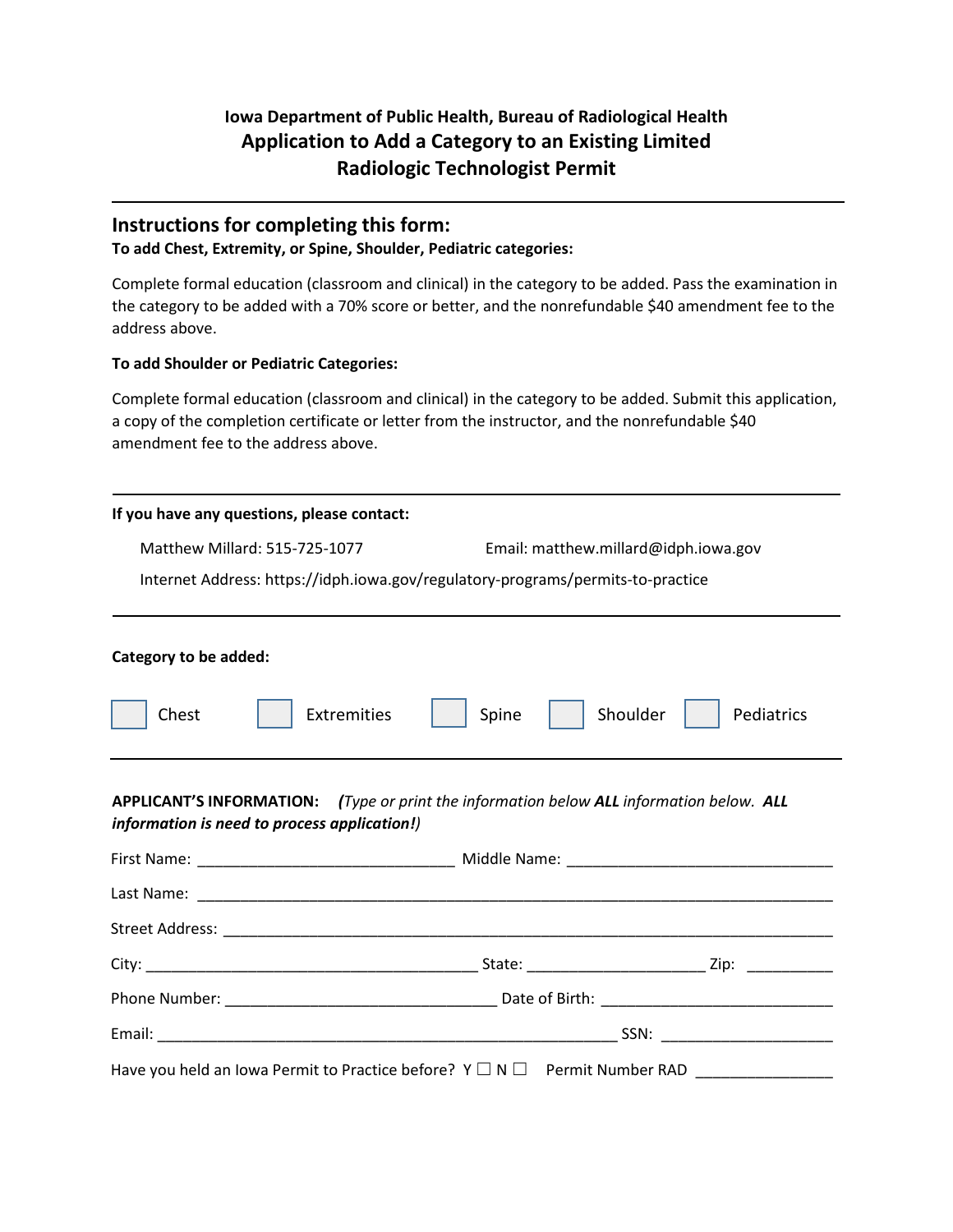| AFFIRMATION QUESTIONS (Please use additional paper if you need to respond to a 'Yes' response):<br>During the previous licensing period, did you develop a medical condition, which in any way<br>impairs or limits your ability to perform the duties of this profession? Medical Condition means<br>any physiological, mental, or psychological condition, impairment, or disorder, including drug<br>addiction and alcoholism.                                                                                                                                                                                                                                                                                                                                                                                       | $\Box$ Yes    | $\Box$ No    |
|-------------------------------------------------------------------------------------------------------------------------------------------------------------------------------------------------------------------------------------------------------------------------------------------------------------------------------------------------------------------------------------------------------------------------------------------------------------------------------------------------------------------------------------------------------------------------------------------------------------------------------------------------------------------------------------------------------------------------------------------------------------------------------------------------------------------------|---------------|--------------|
| If yes, provide a description of your condition and submit a letter from a physician stating how your<br>condition will affect your ability to perform the duties of this profession.                                                                                                                                                                                                                                                                                                                                                                                                                                                                                                                                                                                                                                   |               |              |
| During the previous licensing period, did you engage in the illegal or improper use of drugs or other<br>chemical substances?                                                                                                                                                                                                                                                                                                                                                                                                                                                                                                                                                                                                                                                                                           | $\square$ Yes | $\Box$ No    |
| If yes, provide a statement and a copy of relevant documentation including records from a physician<br>or treatment program.                                                                                                                                                                                                                                                                                                                                                                                                                                                                                                                                                                                                                                                                                            |               |              |
| Have you ever been convicted of a misdemeanor or felony crime? (You do not need to answer yes if<br>your sole conviction or convictions are for minor traffic violations with fines under \$250). In<br>answering this question, note that a conviction means a finding, plea, or verdict of guilt made or<br>returned in a criminal proceeding, even if the adjudication of guilt is deferred, withheld, or not<br>entered. This means you must answer yes if a finding or verdict of guilt was returned against you in a<br>criminal proceeding or if you plead guilty, entered a plea of nolo contendere, or entered an Alford<br>plea in a criminal proceeding, even if the court expunged the matter or the court deferred judgment.<br>You must submit the complaint and judgment of conviction for each offense. | $\square$ Yes | $\square$ No |
| If yes, include the date, location, charging orders, court disposition, and current status (i.e.<br>probation) for each charge.                                                                                                                                                                                                                                                                                                                                                                                                                                                                                                                                                                                                                                                                                         | $\Box$ Yes    | $\square$ No |
| During the previous licensing period, did any state or other jurisdiction of the United States or<br>any other nation limit, restrict, warn, censure, place on probation, suspend, revoke, or<br>otherwise discipline a professional license, permit, registration, or certification issued to you?                                                                                                                                                                                                                                                                                                                                                                                                                                                                                                                     | $\square$ Yes | $\Box$ No    |
| If yes, include the date, location, reason, and resolution.                                                                                                                                                                                                                                                                                                                                                                                                                                                                                                                                                                                                                                                                                                                                                             |               |              |
| During the previous licensing period, were there judgments or settlements paid on your behalf as a<br>result of a professional liability case?                                                                                                                                                                                                                                                                                                                                                                                                                                                                                                                                                                                                                                                                          |               |              |
| If yes, include the date, location, reason, and resolution.                                                                                                                                                                                                                                                                                                                                                                                                                                                                                                                                                                                                                                                                                                                                                             | $\Box$ Yes    | $\square$ No |
| During the previous licensing period, did you have license, permit, registration, or certification                                                                                                                                                                                                                                                                                                                                                                                                                                                                                                                                                                                                                                                                                                                      |               |              |

denied, suspended, revoked, or otherwise disciplined by a certification body?

If yes, provide a description of the circumstances.